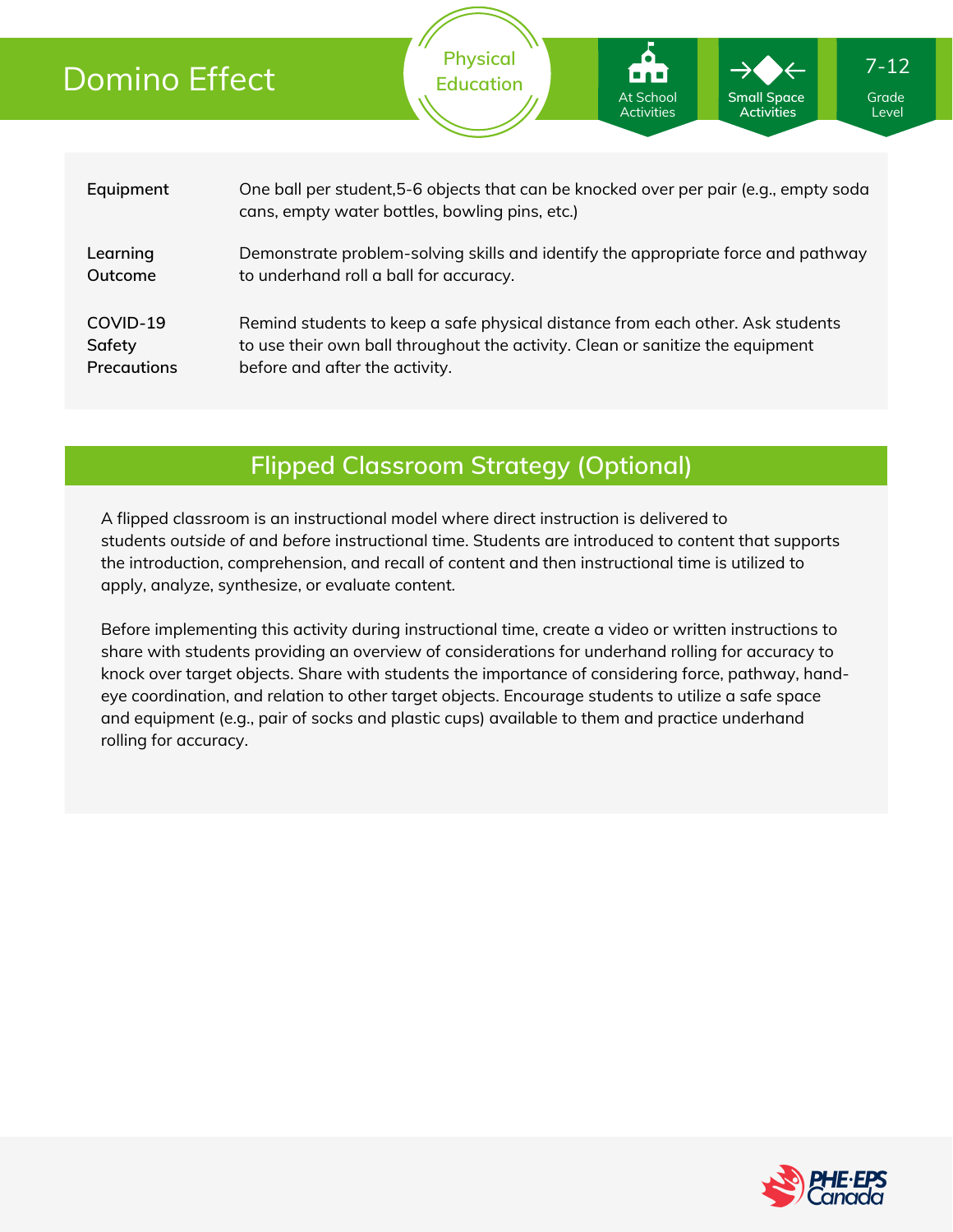

**Physical Education**

If utilizing a flipped classroom approach, remind students to apply the movements they learned or reviewed in the video or document. If not utilizing a flipped classroom approach, review the concept of bowling and dominos, and how the two will be combined to succeed at this activity. Encourage students to find a safe place away from others to practice required skills and movements.

Divide students into pairs and provide each pair with a ball and at least five target objects (e.g. empty soda cans, empty water bottles, bowling pins, etc.).

Invite pairs to arrange the target objects in a way that if they underhand roll the ball to knock over the first target, create a domino effect and knock over the other targets. Encourage students to arrange their targets in various ways to consider which ways best facilitates success and which ways are the most difficult. Share with students that in order to be successful the first target must be knocked down by the force of the ball and the rest of the targets must be knocked down as a result of a domino effect. This means that to be successful targets cannot all be knocked down from the force of the ball hitting them.

Consider challenging students by asking all pairs to set their target objects up in the same way and trying to be the first pair to successfully create a domino effect to knock over their target objects. Continue this process and change the way the target objects are set up each round.

# **Physical Education Competencies**



### **MOVE**

**Develop psychomotor skills, tactics, and strategies that facilitate a variety of physical activities across diverse environments.**



### **THINK**

**Develop cognitive skills and strategies for a variety of movement contexts that facilitate critical thinking, decision making, and problem solving.**



### **FEEL**

**Develop affective skills and strategies that facilitate healthy and safe relationships with themselves, with others, and with their environment.**



### **ACT**

**Practice behaviour skills and strategies that facilitate movement competence and confidence.**



## **Reflection Questions**

At School Activities

**Small Space Activities**

Reflection is important to support learning during physical education. Consider asking students the reflection questions below and discuss the answers together.

- *What was the easiest set-up for you and your partner? Hardest?*
- *How could you modify the activity to make it more challenging?*



Grade Level

7-12